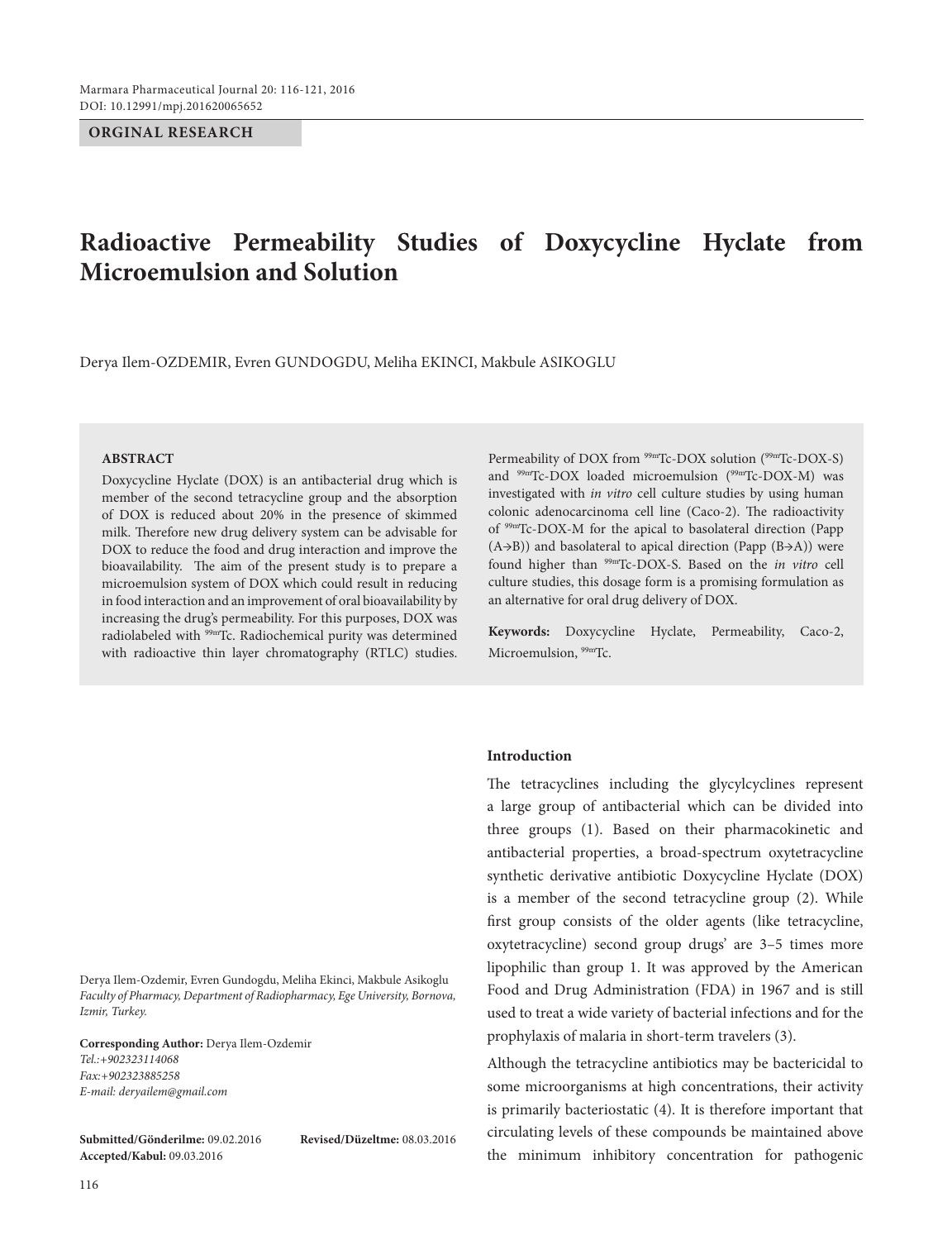organisms during a course of treatment. Milk and other dairy products inhibit the absorption of tetracyclines to varying degrees. As an illustration Rosenblatt *et al*. reported that the absorption of DOX was reduced by about 20% in the presence of skimmed milk (4). Therefore new drug delivery system can be advisable for DOX to reduce the food and drug interaction and improve the bioavailability.

In recent years, there is a challenge for novel drug delivery systems to achieve improved bioavailability and safety. Microemulsions are currently of interest to the pharmaceutical scientist because of their considerable potential to act as drug delivery vehicles by incorporating a wide range of drug molecules. These systems are clear, stable, isotropic mixtures of oil, water and surfactant, frequently in combination with a cosurfactant (5-8). Microemulsions offer an interesting and potentially quite powerful alternative carrier system for drug delivery because of their high solubilization capacity, transparency, thermodynamic stability, ease of preparation, and high diffusion and absorption rates when compared to solvent without the surfactant system (9). Herein, we report on the preparation of a microemulsion system of DOX which could result in reducing in food interaction and an improvement of oral bioavailability by increasing the drug's permeability.

In the development of drugs radionuclides are applied as signal sources since they can be incorporated into the formulation without any change of their characteristics. The main benefit of using radiolabeled compounds in drug development is to be sensitive and detectable for minimal amounts. The development of powerful radiotracers requires careful consideration in the selection of the radionuclide (10). Choice of a suitable radionuclide for radiolabeling studies can be ascertained by considering factors such as the radiation energy, half-life, and extent of particulate radiation, cost and availability. Technetium-<sup>99m</sup> (<sup>99mT</sup>c) is the most popular radionuclide with its versatile chemistry, near-ideal energy (140 keV), low radiation dose and short half-life (6 h) (11,12).

The aim of this study was to assess the permeability of DOX microemulsion and solution with radioactive studies. For this purposes, DOX was radiolabeled with  $99mTc$ . Radiochemical purity was determined with radioactive thin layer chromatography (RTLC) studies. Permeability of DOX from 99mTc-DOX solution (99mTc-DOX-S) and 99mTc-DOX loaded microemulsion (<sup>99mT</sup>c-DOX-M) was investigated with *in vitro* cell culture studies by using human colonic adenocarcinoma cell line (Caco-2).

## **Materials and Methods**

## **Materials**

All chemicals and solvents were used without further purification. DOX was obtained from AppliChem (Germany). Stannous tartrate was purchased from Sigma-Aldrich (USA) and ascorbic acid was purchased from Sigma-Aldrich (United Kingdom). 99mTc was eluted from the Molybdenum-99 (99Mo)/99mTc-generator (Nuclear Medicine Department of Ege University). Soybean oil, tween 80 and colliphor EL were obtained from Sigma Aldrich. Transcutol was obtained as a gift from GatteFosse. Cell culture reagents were obtained from Gibco Invitrogen (Grand Island, NY). Caco-2 was obtained from American Type Culture Collection (ATCC). Results are reported as mean ± standard error.

## **1.1 Radiolabeling Studies**

99mTc-DOX was prepared using previously published method by İlem-Özdemir et al. (13,14). <sup>99mT</sup>c-DOX was prepared from lyophilized cold kit, which is included; 1 mg DOX, 30 µg stannous tartarate and 0.1 mg ascorbic acid. 1 mL of 0.9% sodium chloride was injected into the kit to dissolve the dried powder. Then the content was radiolabeled with (370 MBq) 99mTc. The vial was shaken and incubated at room temperature for 15 min. After incubation the reaction product was filtered through a 0.22 µm pore size filter for sterilization. Radiochemical analysis was performed with RTLC studies.

#### *RTLC Procedure*

The radiochemical purity was determined by instant thin layer chromatography. One drop of reaction product was spotted on two (ITLC) chromatographic paper strips (each of 1x8 cm). First strip was developed in acetone while the other one is developed in Acetonitrile/Water/Trifluoroacetic acid (ACN/W/TFA; 50/25/1.5) solvent system. After complete the development both strips were dried and scanned in a TLC scanner (Bioscan AR 2000), % radiochemical purity of 99mTc-DOX was calculated from the following equation by subtracting from 100 the sum of measured impurities percentages (11,12).

RP (%) = 100 – (Free  $^{99m}$ Tc (%) + R/H  $^{99m}$ Tc (%))

## **Equation 1**

**(**Radiochemical purity (RP), Reduced/Hydrolyzed 99mTc  $(R/H^{99m}Tc)$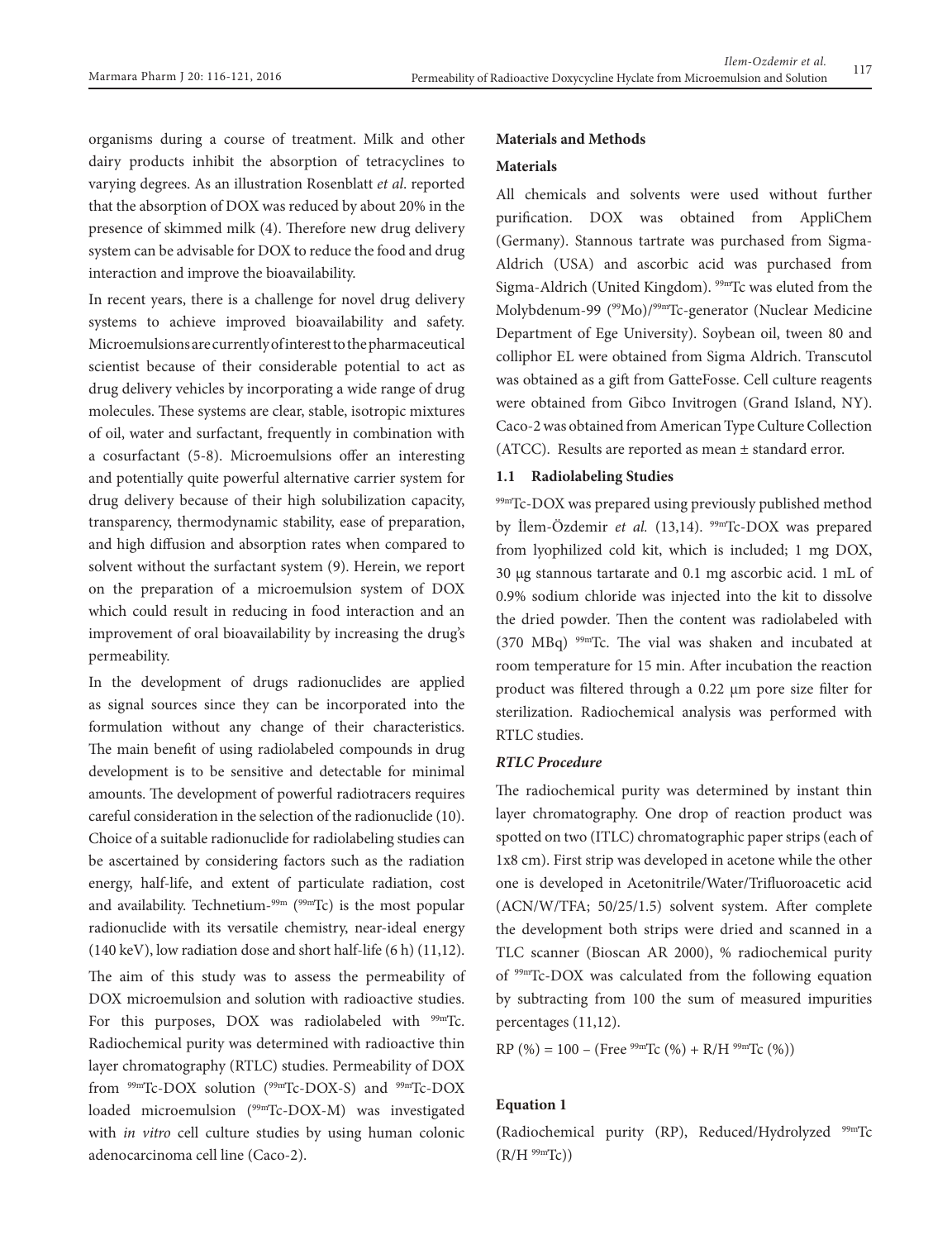## **1.2 Preparation of 99mTc-DOX-S**

Two milligrams of DOX included 99mTc-DOX-S was prepared as prescribed above. Then <sup>99mT</sup>C-DOX-S filtered through 0.22 mm membrane sterile filter (Minisart, Sartorius) into a sterile vial under laminar airflow Class II cabinet (EsCo Class 2, Selangor, Malaysia).

# **1.3 Preparation, Characterization and Stability of 99mTc-DOX-M**

For a phase diagram at a specific surfactant (S)/co-surfactant (CoS) weight ratio, the ratios of oil to the mixture of S/CoS were varied as 1:0.5, 1:1, 2:1, 3:1, 4:1 and 5:1 (w/w). The composition of soybean oil (oil), tween 80 (S), colliphor EL (S) and transcutol (CoS) was mixed and then each mixture was dispersed with 0.9% sodium chloride solution. After the identification of microemulsion region in the phase diagrams, the microemulsion formulation was selected at desired component ratios. <sup>99mT</sup>C-DOX was added to the microemulsion as water phase and formulation filtered through 0.22 µm pore sized membrane sterile filter (Minisart, Sartorius) into a sterile vial under laminar airflow Class II cabinet (EsCo Class 2 ACIIG34M, Selangor, Malaysia).

The microemulsions were analyzed for various physicochemical properties. The droplet size of microemulsion was measured using a Zeta Sizer (3000 HSA, Malvern Instruments, Worcestershire, UK). The viscosity of the microemulsion was measured by using a Brookfield digital viscometer-III rheometer V 3.3 HB (Middleboro, MA). The refractive index and electric conductivity of the microemulsion were measured by using refractometer (Atago RX-7000 CX, Japan) and monitored quantitatively by using conductometer (Jenway 4071, UK), respectively. The pH of microemulsion was determined using a pH meter (Jenway 3040 Ion Analyze, Mettler-Toledo, Switzerland).

Microemulsion was placed in stability cabins (NUVE, Cabinet ID 300, Ankara, Turkey) for stability test. Stability studies at 25  $\pm$  2 °C temperature and 60  $\pm$  5 % humidity and 40  $\pm$  2 °C temperature and 75  $\pm$  5 % were conducted according to ICH guidelines. Sampling humidity was done at specified intervals over a period of 6 months for short-term and accelerated conditions. The physical stability of formulations was determined the clarity and droplet size studies.

## **1.4.** *In Vitro* **Stability Studies of 99mTc-DOX**

To test *in vitro* stability of <sup>99mT</sup>C-DOX during cell culture studies, 0.1 mL 99mTc-DOX was added 0.9 mL cell media. The mixture was incubated during studies and radiochemical purity of the labeled complex was calculated by RTLC studies up to 2 hours.

## **1.5. Cell Culture Studies**

Caco-2 was obtained from ATCC and cells were grown from passage number 50 to passage number 77. Cell culture was maintained at 37°C under 90% humidity and 5% CO<sub>2</sub>. Caco-2 cell monolayers were prepared by seeding  $1x10<sup>5</sup>$  cells/well on six wells with a transwell insert filter with a collagen-coated polycarbonate membrane with a pore size of 0.4 μm and a surface area of  $4.7 \text{ cm}^2$  in cluster. Permeability studies were performed from apical to basolateral (A→B) and basolateral to apical (B→A) directions. 0.2 mCi 99mTc-DOX-M or 99mTc-DOX-S was incubated with cells for 120 min at 37°C. Samples were collected at different time intervals (30, 60, 90 and 120 min). Radioactivity of collected samples was counted in a gamma counter (Sesa Uniscaller). The amount of permeably DOX was calculated as the percentage of the activity counted in the samples relative to the total activity incubated in 99mTc-DOX-M or  $99m$ Tc-DOX-S.

## **1.6. Statistical Analysis**

Statistical analyses were performed with SPSS software, V.19. The P values were calculated, and statistical significance was accepted within 95% confidence limits. All results were reported as means. The comparisons at the different time points in the same group and the comparisons among groups at the same time point were subjected to the Bonferroni test. SPSS 19.0 software (SPSS, Chicago, IL, United States) was used for analysis and P < 0.05 was considered statistically significant. Sentence was added to the statistical analysis part of the manuscript.

## **2. Results and Discussion**

## **2.1. Radiolabeling Studies**

An instant cold kit was prepared contained DOX, stannous tartrate and ascorbic acid. DOX was labeled with <sup>99m</sup>Tc by a direct labeling method. Labeling efficiency of the <sup>99mT</sup>C-DOX was assessed by RTLC studies. Two solvent systems were used to distinguish and quantify the amounts of radioactive contaminants.

In RTLC, using acetone as the solvent, free <sup>99mT</sup>c moved with the solvent front, while  $99mTc-DOX$  and R/H  $99mTc$  remained at the spotting point.  $R/H$  <sup>99mT</sup>c was determined by using ACN/W/TFA (50/25/1.5) as the mobile phase where the R/H 99mTc remained at the point of spotting while free <sup>99mT</sup>c and 99mTc-DOX moved with the solvent front.

Previously İlem-Özdemir *et al.* Standardized and developed a new, simple and ready to use kit of DOX for radiolabeling with  $99mTc$  (13,14). Labeling studies were performed by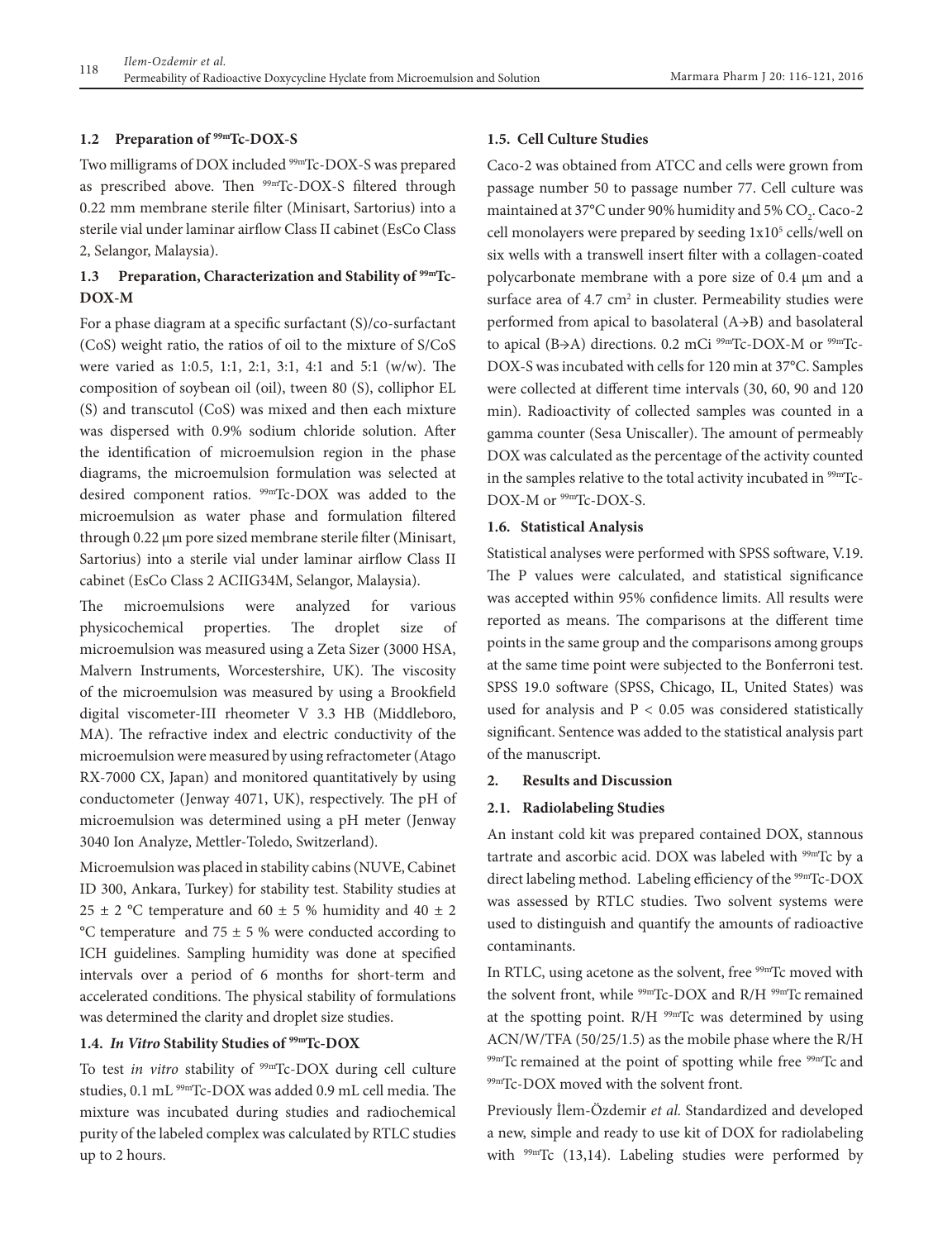changing the selected parameters one by one and optimum labeling conditions were determined. After observing the conditions for maximum labeling efficiency and stability, lyophilized freeze dry kits were prepared accordingly. Since the researchers found the labeling efficiency of <sup>99mT</sup>C-DOX higher than 95%, in this study we aimed to label DOX with 99mTc by using ready to use lyophilized kit.

In this study, the radiochemical purity of <sup>99mT</sup>C-DOX was found greater than 95%, acquired via RTLC studies. Over a period the resulting complex was quite stable and radiochemical purity was found >90 % up to 6 hours without any significant change (p>0.05) (Figure 1). So our results are found to be in compliance with the results of the reference methods (13,14).



Figure 1. Radiolabeling efficiency and stability of <sup>99mT</sup>c-DOX.

#### **2.2. Stability of 99mTc-DOX in Cell Media**

During incubation in cell media, compound was found stable as determined by RTLC. According to studies, percentage of  $^{99m}$ Tc-DOX was decreased from 87.34  $\pm$  0.62 to 79.50  $\pm$  0.41 within 2 hours.

## **2.3. Preparation, Characterization and Stability of DOX Microemulsion**

In this study, microemulsion was developed with water titration method. The microemulsion system contained soybean oil as oil phase and the mixtures of tween 80-colliphor EL/Transcutol as S/CoS. The Tween 80/Colliphor EL ratio was 1:1 (w/w) and the mixture ratio of surfactants was 1:19 (w/w). According to pseudo-ternary phase diagram results (Figure 2), the ratio of oil, surfactants and co-surfactant of chosen microemulsion were determined as; Soybean oil (7.75 %), Tween 80 (28.50 %), Colliphor EL (1.50 %), Transcutol (30.00 %) and Saline (32.75 %). In addition, when DOX was

added to microemulsion system, microemulsion had no change in its transparency.



**Figure 2.** The pseudo-ternary phase diagram of the ideal microemulsion system.

The particle size analysis showed that the mean droplet size of microemulsion was below 100 nm. DOX microemulsion was transparent colloidal dispersions with average diameter of 39.046±0.808 nm. Polydispersity index of both formulations was found less than 0.5. The viscosity of microemulsion was found to be 53.460±0.152. The refractive index of microemulsion was found to be 1.436±0.003. The pH of the microemulsion was found to be around 5.4.

During storage period, the microemulsion was still clear and transparent without any phase separation. The droplet size of microemulsion was not changed significantly at 25±2°C temperature and 60±5% humidity and 40±2°C temperature and 75±5% humidity. It was suggested that microemulsion was stable under these storage time period (Table 1).

**Table 1.** Stability of optimum microemulsion containing at 25  $\pm$  2 °C temperature and 60  $\pm$  5 % humidity and 40  $\pm$  2 °C and  $75 \pm 5$  % humidity (p>0.05)

| <b>Month</b> | Droplet size $(25 \pm 2 \degree C)$<br>$(nm) \pm ss$ | Droplet size $(40 \pm 2 \degree C)$<br>$(nm) \pm ss$ |
|--------------|------------------------------------------------------|------------------------------------------------------|
| 0            | $39.046 \pm 0.808$                                   | $39.046 + 0.808$                                     |
| 3            | $39.270 \pm 1.121$                                   | $39.916 + 1.181$                                     |
| 6            | $39.083 + 1.104$                                     | $37.826 + 0.938$                                     |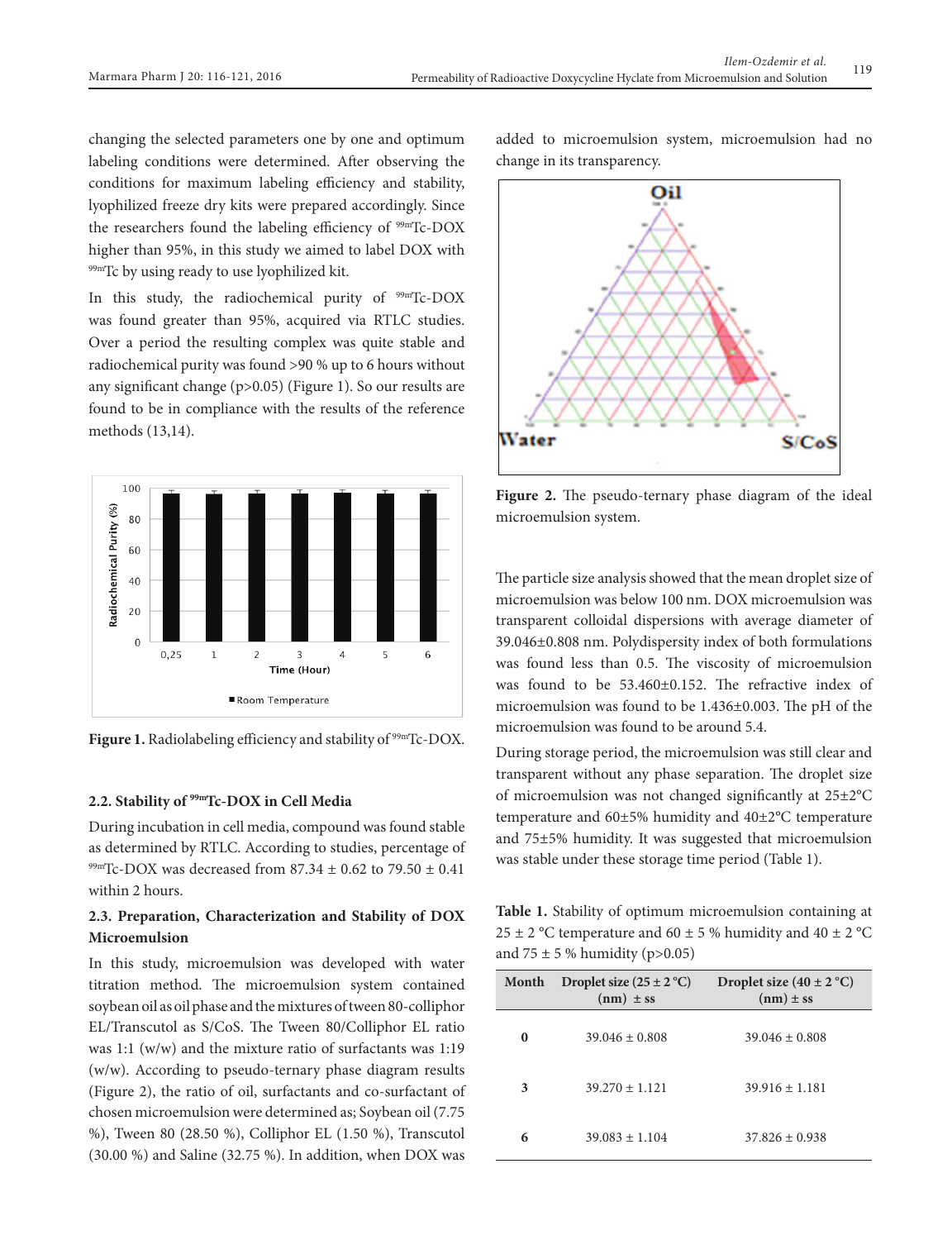# **2.4. Permeability Studies for DOX Microemulsion and Solution**

The permeability of DOX from microemulsion and solution was evaluated with radioactive studies by using a gamma counter. The permeable amount of <sup>99mT</sup>C-DOX from apical to basolateral direction (A→B) and basolateral to apical direction (B→A) for microemulsion and solution was shown in Figure 2 and Figure 3 respectively.



Figure 3. The permeability amount of <sup>99mT</sup>C-DOX from apical to basolateral direction for microemulsion and solution form.

**Doksisiklin Hiklat'ın mikroemülsiyon ve çözelti dozaj şekillerinden radyoaktif permeabilite çalışmaları**

#### **ÖZ**

Tetrasiklin grubu üyesi olan Doksisiklin Hiklat'ın (DOX) absorpsiyonu süt ile birlikte alındığında yaklaşık %20 oranında azalmaktadır. Bu nedenle DOX için ilaç besin etkileşimini azaltacak ve biyoyararlanımını arttıracak yeni dozaj şekillerinin geliştirilmesi önerilebilir. Bu çalışmanın amacı, DOX'ın mikroemülsiyon formülasyonunu hazırlayarak, ilaç besin etkileşimini azaltıp, oral biyoyaralanımını arttırmaktır. Bu amaç ile, DOX 99mTc ile radyoişaretlendi. 99mTc-DOX kompleksinin radyokimyasal saflığı radyoaktif ince tabaka kromatografisi çalışmaları ile belirlendi. DOX'ın permeabilitiesi, 99mTc-DOX

#### **3. Conclusion**

DOX was radiolabeled with high radiochemical purity. The labeled compound was found to be stable in room temperature up to 6 hours and in cell media during the experiments. Based on the *in vitro* cell culture studies, this dosage form is a promising formulation as an alternative for oral drug delivery of DOX.



Figure 4. The permeability amount of <sup>99mT</sup>C-DOX from apical to basolateral direction for microemulsion and solution form.

The radioactivity of <sup>99m</sup>Tc-DOX-M for the apical to basolateral direction ( $P_{\text{ann}}$  (A→B)) and basolateral to apical direction ( $P_{\text{ann}}$  $(B\rightarrow A)$ ) were found higher than <sup>99mT</sup>C-DOX-S (Figure 3 and 4). According to these results, the use of microemulsion for DOX can be leaded to an enhancement of permeated drug concentration. A similar result concerning the release of a submicron lipid emulsion formulation was also observed (15,16).

çözeltisi (99mTc-DOX-S) ve 99mTc-DOX yüklü mikroemülsiyon (99mTc-DOX-M) uygulanan insan kolonik adenokarsinoma (Caco-2) hücre hatları ile yapılan *in vitro* hücre kültürü çalışmaları ile belirlendi. 99mTc-DOX-M formülasyonu uygulanan hücrelerde apikal yönden bazolateral yöne (Papp (A→B)) ve bazolateral yönden apikal yöne (Papp (B→A)) geçiş 99mTc-DOX-S uygulanan hücrelerden daha yüksek bulunduğundan, mikroemülsiyon formülasyonunun DOX'ın oral uygulamasında umut vaad edeceği kanaatindeyiz.

**Anahtar kelimeler:** Doksisiklin Hiklat, Permeabilite, Caco-2, Mikroemülsiyon, <sup>99m</sup>Tc.

#### **References**

- 1. Kenneth N, MacGowan A. Pharmacokinetics and pharmacodynamics of the tetracyclinesincluding glycylcyclines. J Antimicrob Chem 2006; 58:256–65.
- 2. Kogawa AC, Nunes Salgado HR. Doxycycline Hyclate: A Review of Properties, Applications and Analytical Methods. International Life Science And Pharma Research,2012;2:32-9.
- 3. Dahl E. Doxycycline use in maritime-medical practices. Int